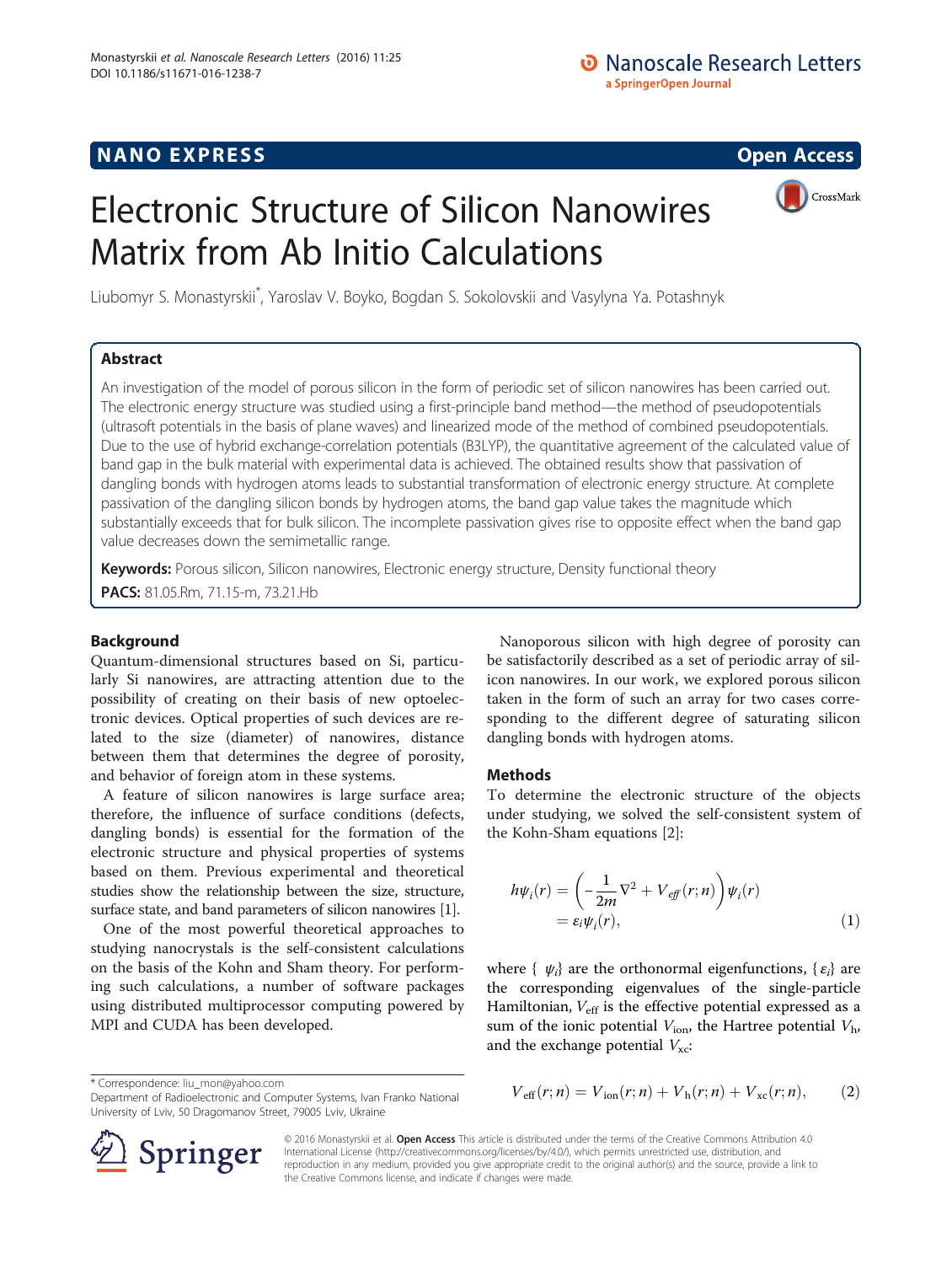$$
n(r) = \sum_{i=1}^{N} |\psi_i(r)|^2.
$$
 (3)

The sum in  $(3)$  is applied to the lower N eigenvalues. The corresponding secular equation (1) has the form

$$
\left(-\frac{1}{2m}\nabla^2 + V_{\text{ion}} + V_{\text{h}} + V_{\text{xc}}\right)\psi_{\text{k}n} = \varepsilon_{\text{k}n}\psi_{\text{k}n},\tag{4}
$$

in which  $V_{\text{ion}}$  is the pseudopotential term

$$
V_{\text{ion}}(r, r') = \sum_{j,s} V_{\text{ion}}^{(s)}(r - R_j - \tau_s, r' - R_j - \tau_s),
$$
 (5)

where  $V_{\text{ion}}^{(s)}$  belongs to the s-th ion in the unit cell site, and  $Rj$ ,  $k$ , and  $n$  denote the wave vector and band indices.

The local part of the Hartwigsen-Goedecker-Hutter pseudopotential [[3](#page-3-0)] used in the calculations has the following form

$$
V_{\text{loc}} = -\frac{Z_{\text{ion}}}{r} \text{erf}\left(\frac{r}{\sqrt{2}r_{\text{loc}}}\right) + \exp\left[-\frac{1}{2}\left(\frac{r}{r_{\text{loc}}}\right)^2\right] \times \times \left[C_1 + C_2 \left(\frac{r}{r_{\text{loc}}}\right)^2 + C_3 \left(\frac{r}{r_{\text{loc}}}\right)^4 + C_4 \left(\frac{r}{r_{\text{loc}}}\right)^6\right],\tag{6}
$$

where erf denotes the error function,  $C_i$  are the parameters of the potential. The nonlocal contribution to the pseudopotential is described by the expression

$$
V_l(r,r') = \sum_{i=1}^{3} \sum_{j=1}^{3} \sum_{m=-l}^{+l} Y_{l,m}(r) p_i^l(r) h_{i,j}^l p_i^l(r') Y_{l,m}^*(r').
$$
\n(7)

In (7),  $Y_{l,m}$  are the spherical harmonics and  $p_i^l(r)$  are the Gaussians in the following form

$$
p_i^l(r) = \frac{\sqrt{2}r^{l+2(i-1)}\exp\left(\frac{-r^2}{2r_l^2}\right)}{r_l^{l+(4i-1)/2}\sqrt{\Gamma\left(l+\frac{4i-1}{2}\right)}},\tag{8}
$$

where  $\Gamma$  is the gamma function.

Optimization of the structure was carried out by the BFGS method (Broyden-Fletcher-Goldfarb-Shanno) [[4](#page-3-0)–[7](#page-3-0)] according to which current search of the direction  $p_k$  is determined by solving the equation

$$
B_k p_k = -\nabla f(x_k),\tag{9}
$$

where  $B_k$  is the approximate Hessian matrix calculated at each iteration step.

Convergence of the self-consistent cycle of calculations was determined by the difference in full energies obtained in two successive stages which was chosen less than  $10^{-6}$  eV.

We used for calculation the hybrid exchange-correlation potential (B3LYP). This form of exchange-correlation potential allows us to reach more accurate results as compared to those obtained at using other approximations. Modeling was performed for the case of ideal lattice of Si nanowires with transverse dimension  $5 \times 5$  (the size is indicated in the units of cell parameter which is equal to 5.43 Å). The distance between nanowires was chosen sufficiently large in comparison with the nanowire diameter for ensuring the absence of interaction between the nanowires.

#### Results and Discussion

In our calculations, we have assumed the following type of nanocrystalline interface: dangling bonds at the border of nanowire are saturated with hydrogen and the nanocrystals are in vacuum. This leads to formation of electronic confinement when a carrier does not able to withdraw the nanocrystal.

The distance between the quantum wires was comparable with lateral dimension of the wires. The surface was passivated with hydrogen that allowed to avoid the appearance of surface states in the band gap.

The results of calculations are presented in Figs. [1](#page-2-0) and [2.](#page-2-0) Fig. [1](#page-2-0)a shows the top view of the matrix of PS nanowires with a period of about 0.5 nm which are oriented along [111] direction. The high degree of passivation of the dangling silicon bonds  $(N_H/N_{Si})$  was observed. The content of nanowires at the surface corresponded to the  $Si<sub>7</sub>H<sub>18</sub>$  composition, and the porosity was equal to 87.5 %. The calculated electron energy structure of this matrix is presented in Fig.[1b](#page-2-0). The energy band gap is seen to amount to approximately 3.5 eV that substantially exceeds the energy band gap of bulk silicon  $(-1.1$  eV at room temperature).

In the case of low degree of passivation of the dangling silicon bonds by hydrogen  $N_H/N_{Si} \sim 50$  at [100] orientation (Fig. [2a](#page-2-0)) when the surface content corresponded to the  $Si<sub>41</sub>H<sub>20</sub>$  composition and porosity was 75 %, the energy band structure has a quasisemimetallic character, i.e., band gap approaches to zero (Fig. [2b](#page-2-0)). In this case, the cardinal change of energy spectrum of PS nanowire matrix for different degrees of passivation of surface atoms by hydrogen is realized. Actually, such an effect can be observed at the initial stages of formation of PS. Then, the aging process takes place, i.e., oxidation of the surface of PS and stabilization of its electron structure.

Quasisemimetallic nature of the band structure can be explained by restrictions of the density functional theory, since the used approach gives the correct value of the band gap for bulk silicon. Similar to the results of [\[8](#page-3-0)], it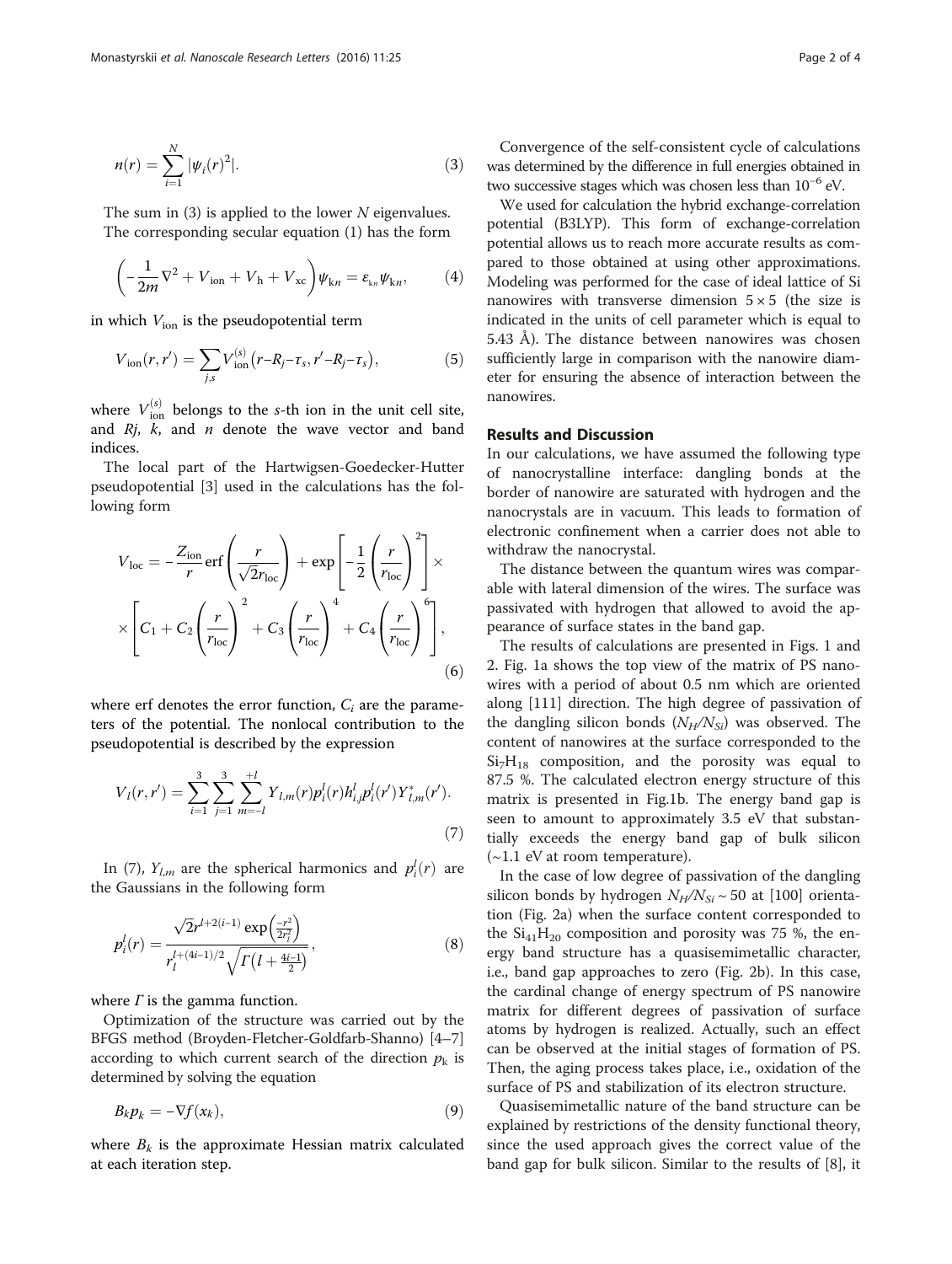<span id="page-2-0"></span>

can be assumed that the main contribution to the formation of such a form of the band structure is due to the unsaturated bonds of the surface atoms of silicon.

Large value of the energy gap is related to the quantum restriction (quantum confinement) of charge carriers. The presence of the direct band gap can be explained by the differences in the anisotropy of band structures of bulk silicon and silicon nanowires. In bulk silicon, the longitudinal effective mass in the conduction band by a factor of 4 exceeds the transverse effective mass, whereas in silicon nanowires, the transverse minimum of conduction band has larger effective mass than that for the longitudinal minimum. The band with more

effective mass shows less energy shift due to the quantum restriction [[9](#page-3-0)]. These features of the band structure of silicon quantum silicon nanowires can be a basis for creation of direct band semiconductor materials.

The effects of substantial decrease of the energy band gap were observed in [\[10\]](#page-3-0) for the Si nanocrystals containing additional lithium atoms. The most strong effect was observed at the incorporation of lithium at the expense of the singlet level that strongly shifted down which gives rise to decreasing the optical band gap.

In our case of incomplete passivation, overlapping of the levels of valence and conduction bands of Si nanowires takes place.